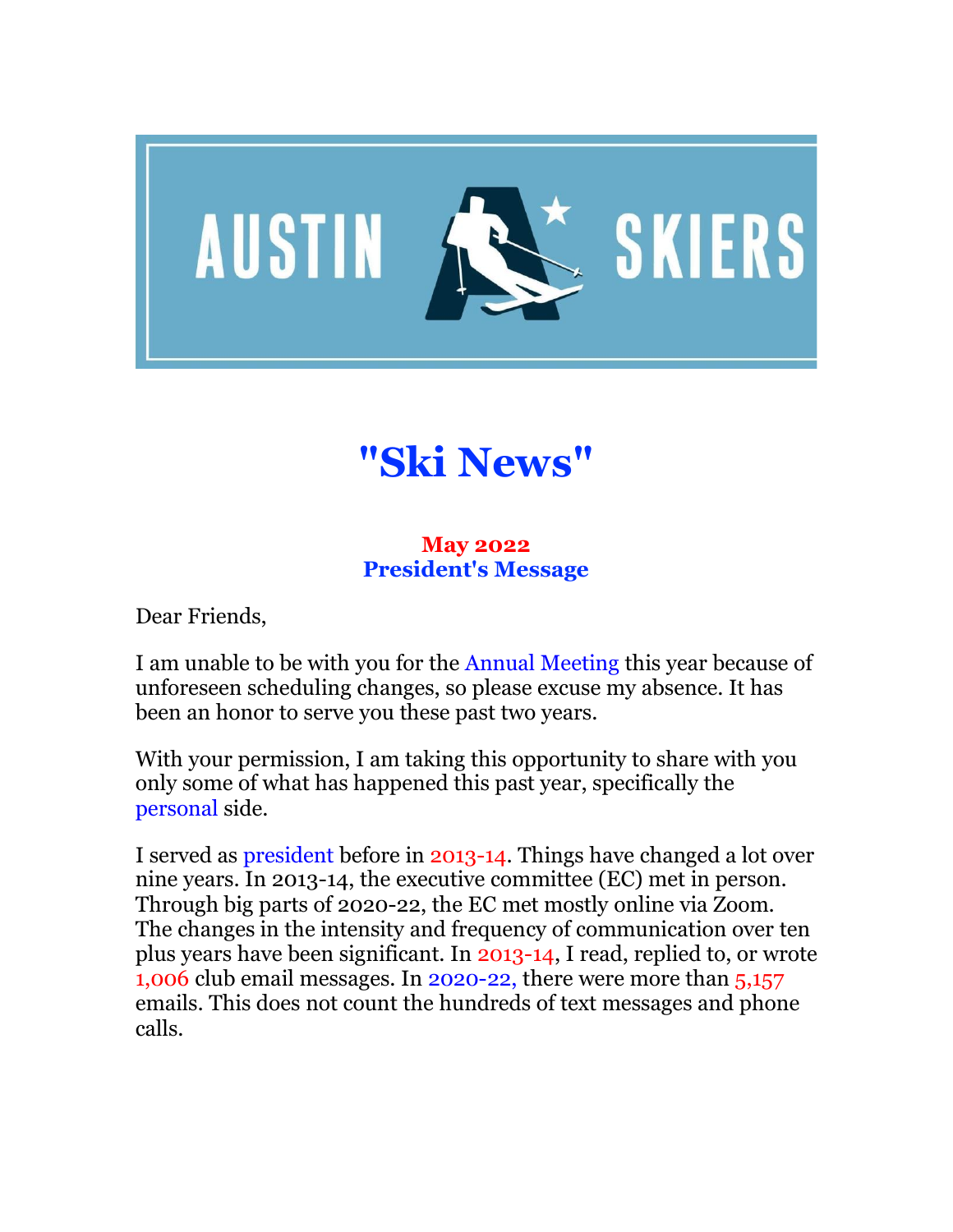Have you ever had that feeling during a meeting that you are the dumbest person in the room? I had it in my first executive committee meeting two years ago. I have had it every meeting since. It has been a pleasure to serve with such sharp minds.

Have you ever had that feeling during a meeting that everyone else has spent countless hours doing their job and being prepared, but your own efforts paled by comparison? I have had it practically every executive committee meeting. It has been a pleasure to serve with such hard-working, competent, and dedicated individuals—people you can count on to do what they promised.

At the annual meeting, the executive committee members will give you their reports. I urge you to listen to their summaries and reflect on the time and efforts spent selflessly by each and every one. While there is so much more I could share, these examples stand out to me:

**Treasurer** – Steve Knouse**.** Steve has kept meticulous books. He has done so thoroughly and promptly, ranging from sending payments within hours of request and authorization, to having monthly treasurer's reports, bank statements, balance sheets, profit & loss statements, reconciliation reports, journal entries, etc., no later than the day after the end of the month or else when the bank statements arrived. No one was waiting on the treasurer for anything. And every month, accounts balanced and reconciled. Steve has been as good as it gets, and he has been an outstanding counselor to me; we could not have asked for more.

**VP Trips** – Cindy Berry. We were in deep yogurt when Cindy's predecessor Elisabeth Poigin retired and moved to France after an utterly exhausting year dealing with the decimating outfall of the Covid pandemic. Previous executive committee member and president Cindy was the sole volunteer to offer to take on the responsibility. Cindy did so without the benefit of current on-the-job training. Dealing with Covid-related complications for travel and lodging, Cindy yet was able to recruit, train, and assist trip chairs; deal with resorts, airlines, and tour operators; and ultimately make it possible for us to have a nearly normal number of trips and trip participants. Were that not enough,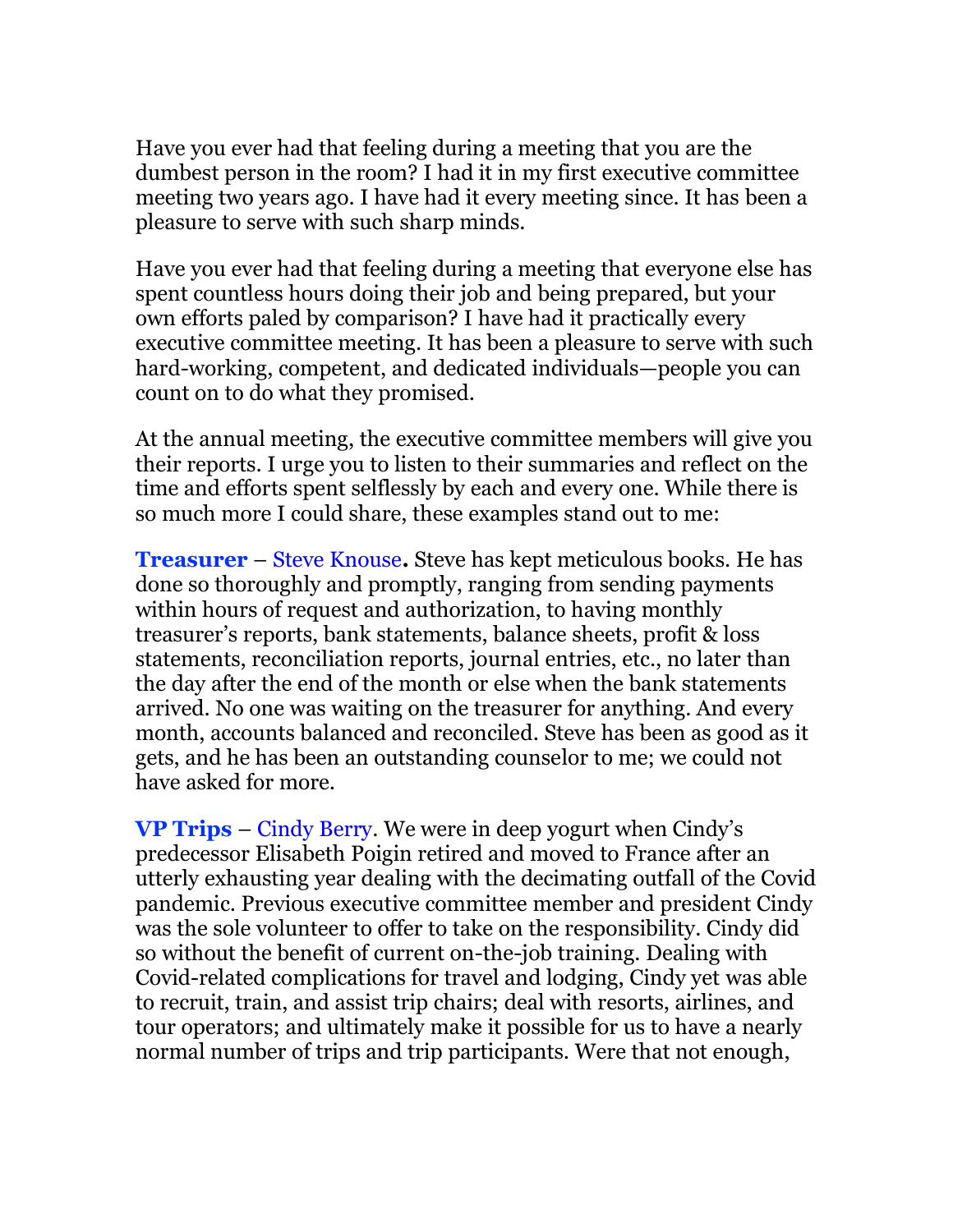Cindy also has been our parliamentarian, assuring that we abide by Robert's Rules.

**VP Trip Planning** – Tere Mayne. Tere has been our rock. Her encyclopedic knowledge of resorts, tour destinations, and tour operators, has been invaluable. With her first-name bases with tour operators, she knew which ones could be counted on if problems arose, something invaluable when dealing with Covid- related considerations. She insisted upon more favorable tour contracts at a time when ski resorts were raising prices and demanding large nonrefundable deposits. Her negotiating skill saw to it that contracts were modified to include force majeure clauses favorable to our members. Tere not only represented Austin Skiers at the Texas Ski Council, but she also took part in Mountain Travel Symposium where she and Cindy Berry met with dozens of national and international tour operators and destination representatives. No other ski club in Texas offers so many trips as we, and this would not be possible without the work of Tere and her trip planning committee volunteers.

**VP Communications** – Gary Armstrong. Gary has been essentially single-handedly responsible for our dependable newsletter, our web page, and our social media exposure. Without fail, Gary has published our newsletter promptly every month, and without fail it has been full of timely and necessary information. In addition, Gary has maintained our club membership roster, our email roster, and the associated software that make it happen. For two years I've not worried whether the newsletter will be broadcast on time, or whether the online trip registration process will work. In addition, Gary's commercial insurance expertise had made it possible for Austin Skiers to be insured adequately and for members to be protected by increasing coverage types, consolidating policies, and now having all policies contain anniversaries that align with our fiscal year. And of personal benefit to me, Gary has been an invaluable counselor and confidant.

**VP Programs** – Lara Pavanelli. Lara has made it possible, especially during a pandemic, for Austin Skiers to have meeting and event venues that are safe, accessible, accommodating, enjoyable, and affordable. Her business and people skills come to the fore when dealing with venue management and negotiating favorable contracts. I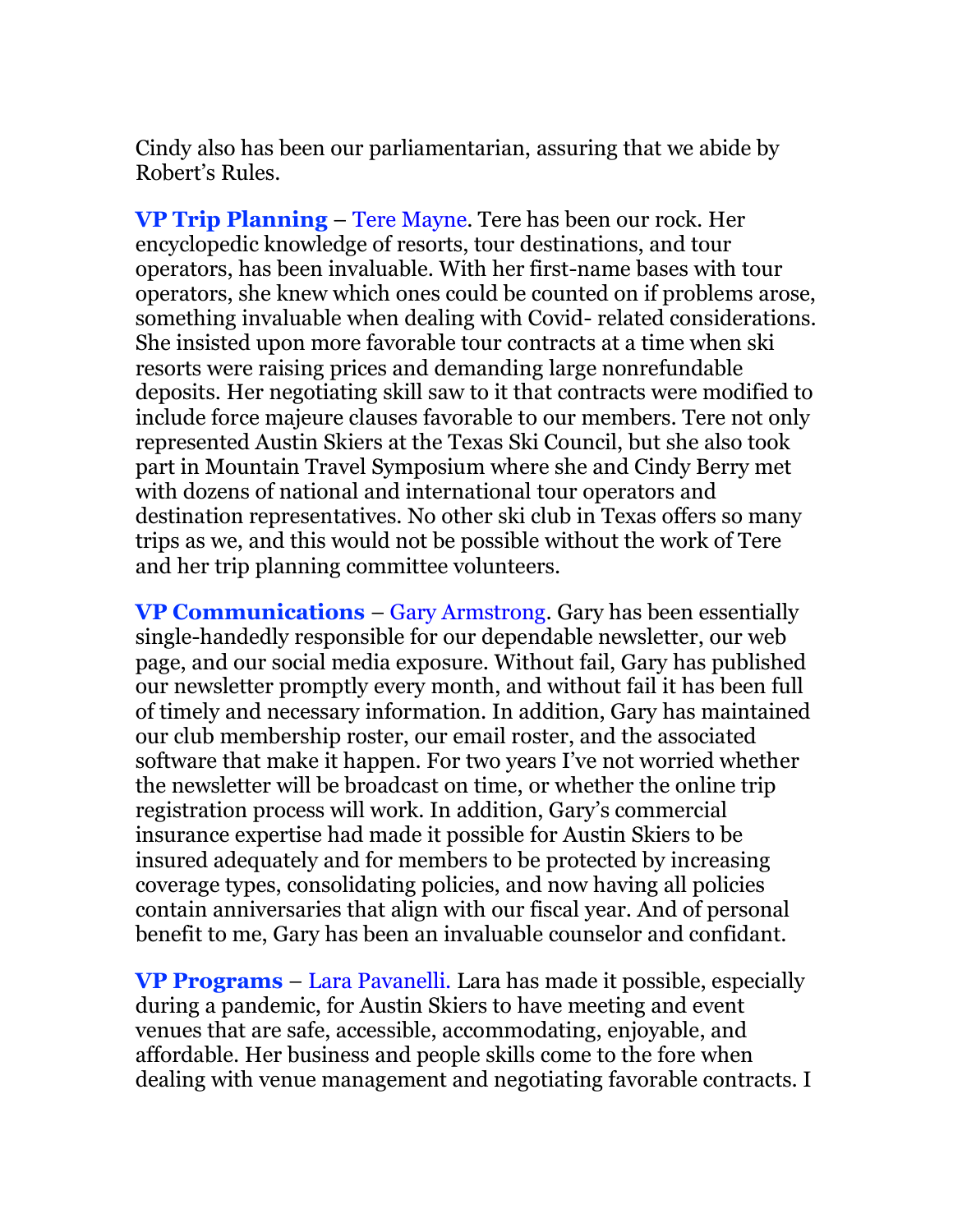learned early on that if there was even the slightest concern for something during an event, all I needed to do was share it with Lara, but in most cases that was unnecessary because she already was ahead of me and the problem was being addressed. Equally important, Lara has been a valued member of the executive committee, reviewing our considerations thoughtfully and participating actively and positively.

**VP Special Activities** – Bill Estes. Bill has made it possible for us to have special activities (like happy hours and wine-tasting parties) throughout the year and across Austin. He has done so despite the constraints of pandemic restrictions and the ever-decreasing ability of venues to provide private or semi- private gathering areas gratis. I can't recall a single repeat venue, and usually the spot is one that I want to return to again for dinner or a snack.

**Secretary** – Mary Jo Humphreys. Mary Jo has been the best secretary ever of any nonprofit or not-for- profit organization for which I have served. Each month we could count of having accurate, thoughtful, and thorough minutes for our review within days of the meeting. Further, she organized and brought online our corporate records into one spot (Google documents) where we could review them. With the proposed minutes online and editable, when committee members suggested changes, they simply could make the changes themselves, streamlining the review and correction process. Consequently, meeting minutes have been approved almost always without changes, additions, or corrections. For the rare occasions when Mary Jo could not be present for a Zoom meeting, she simply created the minutes from the meeting video recording, so it was not necessary for another to take the minutes. I just found out that she was presented on April 26 a "Lifetime Achievement Award" by the Texas Library Association! Congratulations  $\&^*$  well deserved! We are all so proud of you!

**Director** – Chris Vrba. Chris was the first-person last year's nominating committee thought of to work with local ski shops to build and maintain relationships with store managers, and to enhance their awareness and promotion of Austin Skiers. We could not have had a more personable representative. Especially, however, I am grateful for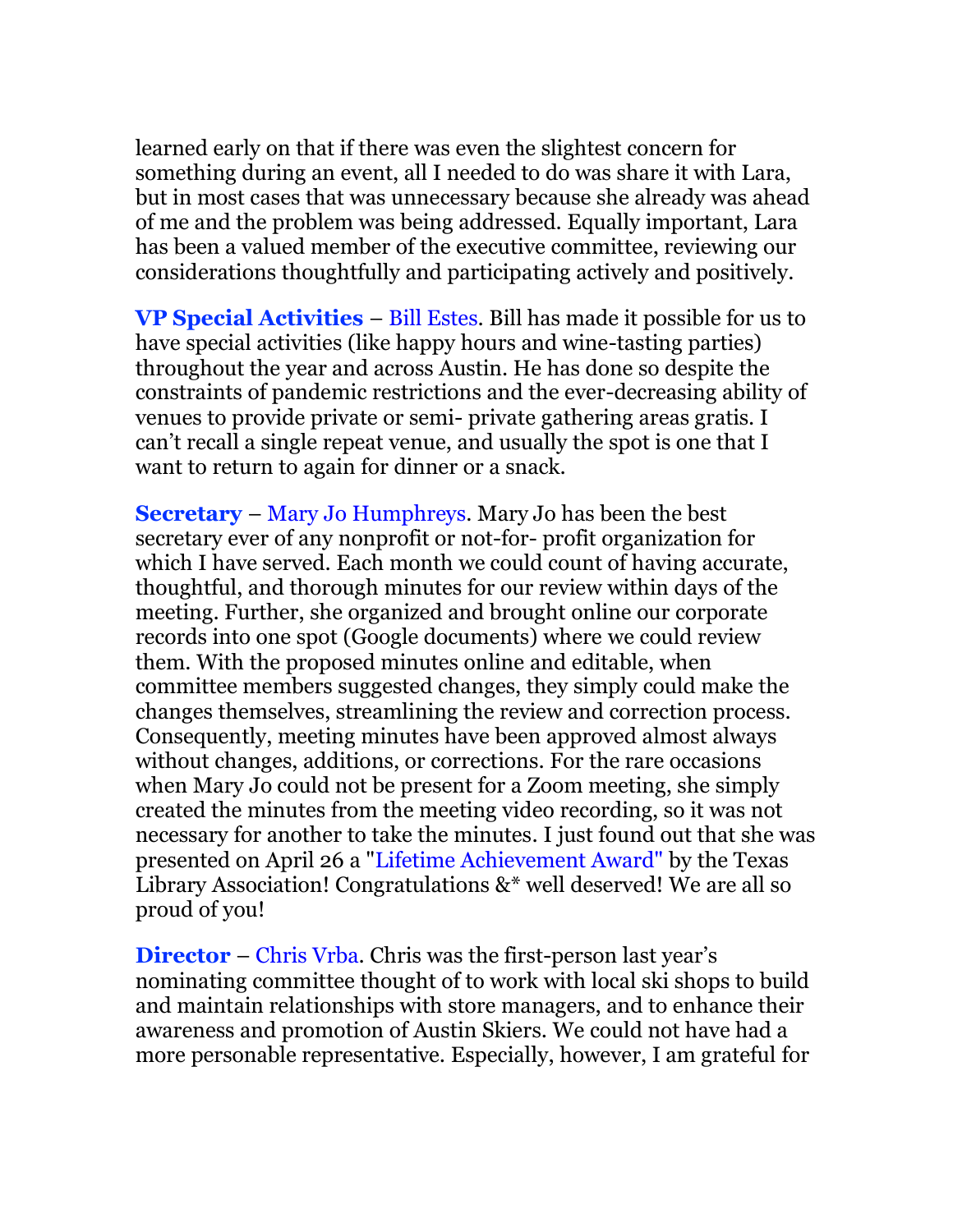how Chris's beneficence influenced the deliberations of the executive committee.

I suspect often it is ingenuine when a member of a winning sports team says, "This has been a team effort." In the case of the management of Austin Skiers, Inc., however, nothing could be truer. Quite simply, what this club accomplishes would be impossible without the dedication and varied skills of so many selfless volunteers. It's not so easy as it looks. For these officers and all the other volunteers that make it possible, I am so thankful. Hopefully you feel likewise.

Thinking Snow...

## G.D. "Tim" Atkinson



Tim Atkinson, President: [President@austinskiers.org](mailto:president@austinskiers.org)

# <<<**Nominating Committee Report**>>>

This is the report of the Nominating Committee to the Executive Committee of Austin Skiers, Inc., regarding the 2022-23 officer slate, which will be submitted to the club membership for consideration at its Annual Membership meeting **May 12, 2022.** Click on this [link](https://austinskiers.org/resources/Board%20members%20past%20) for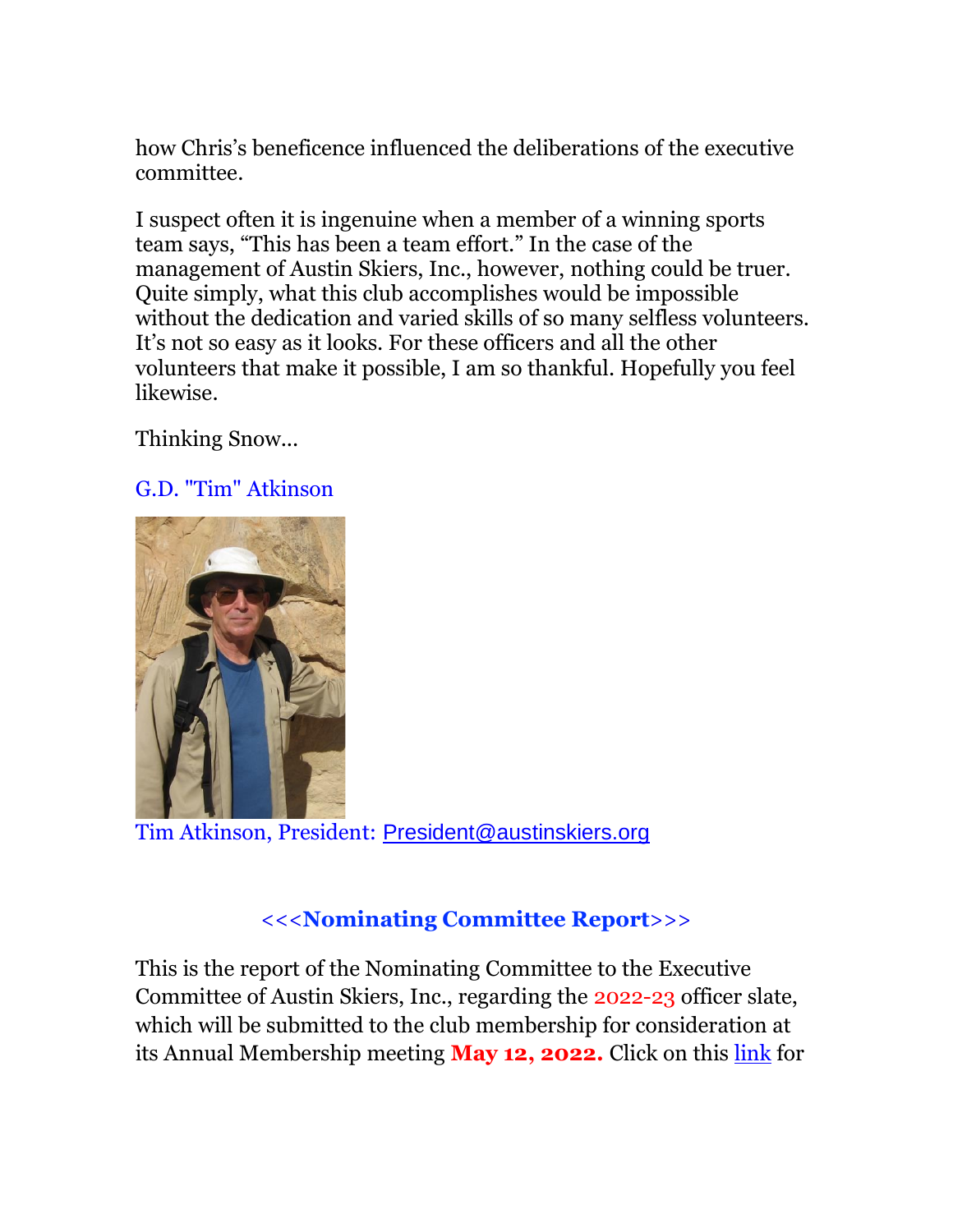a PDF file of the recommended board slate. It provides more information on each person **a**long with a picture.

## The Austin Skiers 2022 Racing Review - by Tom Mowdy

This Austin Skiers 2022 Racing Review covers the TSC (Texas Ski Council) Race Season, the individual races, TSC club competition, and the Austin Skiers who participated in NASTAR National Finals. All Austin Skiers, TSC, and NASTAR racing includes snowboarders.

The Austin Skiers participated in two TSC racing events in 2022. Park City and Telluride. TSC usually has three racing events each year. They are known as the "Traditional," "Winter Shootout," and "Final Showdown." The 2022 TSC Final Showdown was cancelled because the Mammoth ski resort did not renew their NASTAR contract and a "private" race was cost prohibitive.

The records show 108 TSC members competed for Fastest Overall female and male and the TSC Gold, Silver, and Bronze, in their age divisions at Park City and Telluride. Their individual race results were used to calculate the TSC Club Competition results.

### Park City - "Traditional:"

The Park City "Traditional" race ended up being held in Deer Valley due to COVID problems. There were 42 TSC racers who just showed up & skied for 2 hours. Six Austin Skiers made it to the Deer Valley competition: Jo Mowdy, Pam Monday, Tom Mowdy, Brian Lawrence, Stuart Rowe, and Moose Stoval.

Jo Mowdy won the Traditional's Fastest Female medal and took TSC Gold in her age group with a 46.45 total time. Jo also won two NASTAR Silver medals, one for each course. Tom Mowdy won his age group TSC Gold medal and finished 3rd Overall Male with a 44.38. Tom also won two Silver NASTAR medals. Moose Stovall took TSC 3rd Place in his age group finishing with a 58.86. Pam did win a NASTAR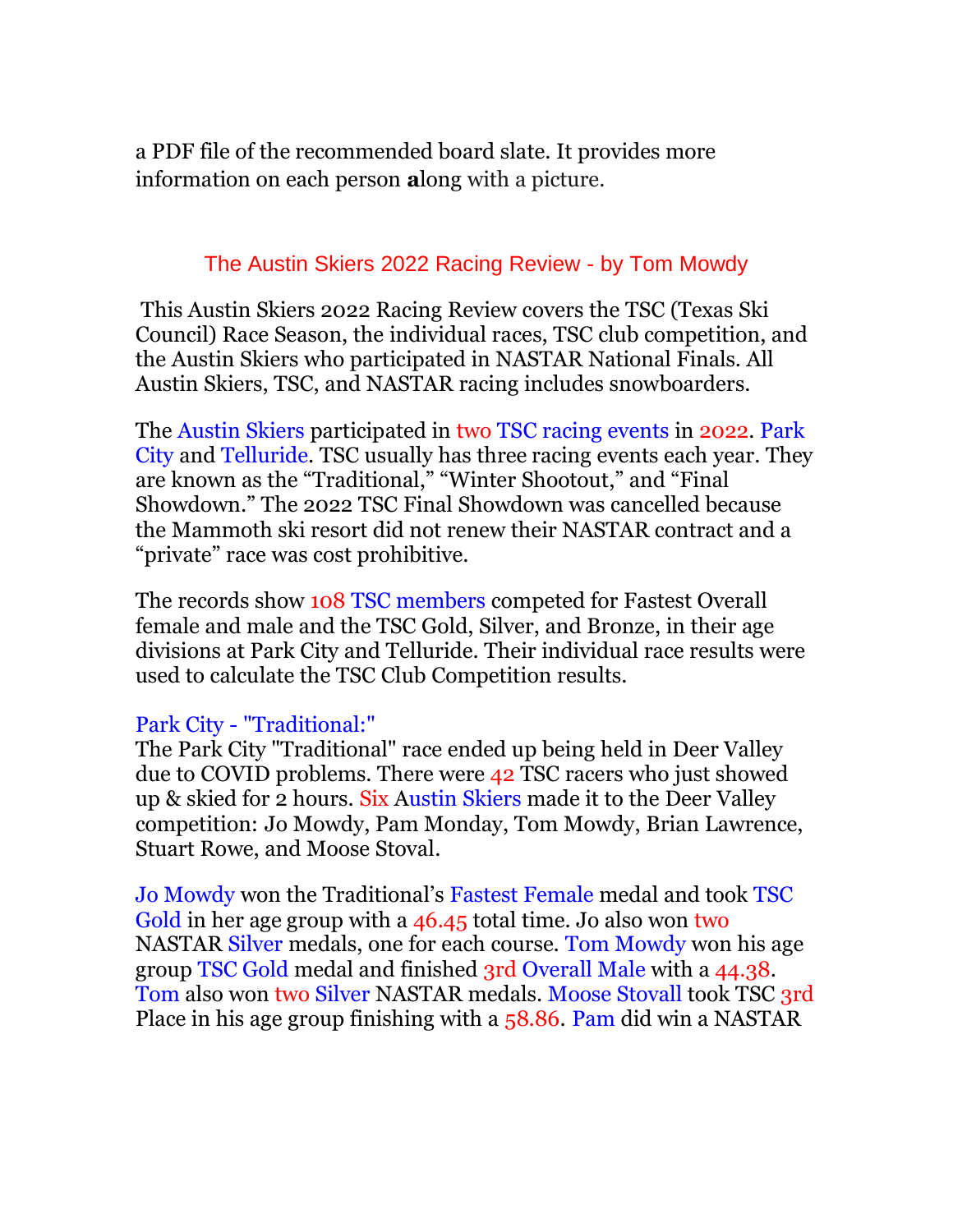Bronze medal on the course she raced proving she was fast enough to win a TSC medal in her age group and more1

#### Telluride - "Winter Shootout:"

Austin Skiers sent eight of the sixty-six TSC Winter Shootout racers. Terry Champion, Alisa Cook-Roehs, Marcia Cross, Lara Pavanelli, Joanna Schima, Moose Stovall, Jake Sullivan, and Brian Lawrence.

Terry Champion won the TSC Winter Shootout Fastest Female and took TSC Gold in her age group with a 64.76 total time.Terry also bagged two NASTAR Bronze medals, one for each course. Lara Pavanelli snatched her age group TSC Gold with a 71.59.

#### TSC Club Competition:

TSC Clubs compete for an annual racing trophy in three divisions. Austin Skiers finished 3rd in Division 1 won by Los Amigos. Division 2 was won by Club St. Bernard, and Division 3 by Clear Lake.

#### NASTAR National Finals:

Three Austin Skiers qualified & competed in the NASTAR National Finals at Snowmass. Showing tenacity and skill, the three Austin Skiers finished with two podiums and a top 6 finish in their respective age groups. Jo Mowdy took Third Place, Platinum Division. Tom Mowdy, Third Place, Silver Division. Lou Horwitz Sixth Place, Silver Division. Lou just missed qualifying for the all age group NASTAR Silver "Race of Champions" by a mere 1/100th of a second. Such a small difference means you are in the very top of the Silver Division!

#### The Austin Skiers 2022 Racing Summary:

Thanks to all the TSC Officers and club trip staff who make TSC Racing possible. Congratulations to all those Austin Skiers who slid their skis and boards to the start gate and competed in 2022.

Skiing and boarding are humbling and rewarding sports, and more so for those who race. Racing helps improve your skills and enjoyment. The more you race, the more you learn and connect to those edges. Then, there is that something about standing in the start gate. Looking down that course. Accepting a challenge with the desire to have fun,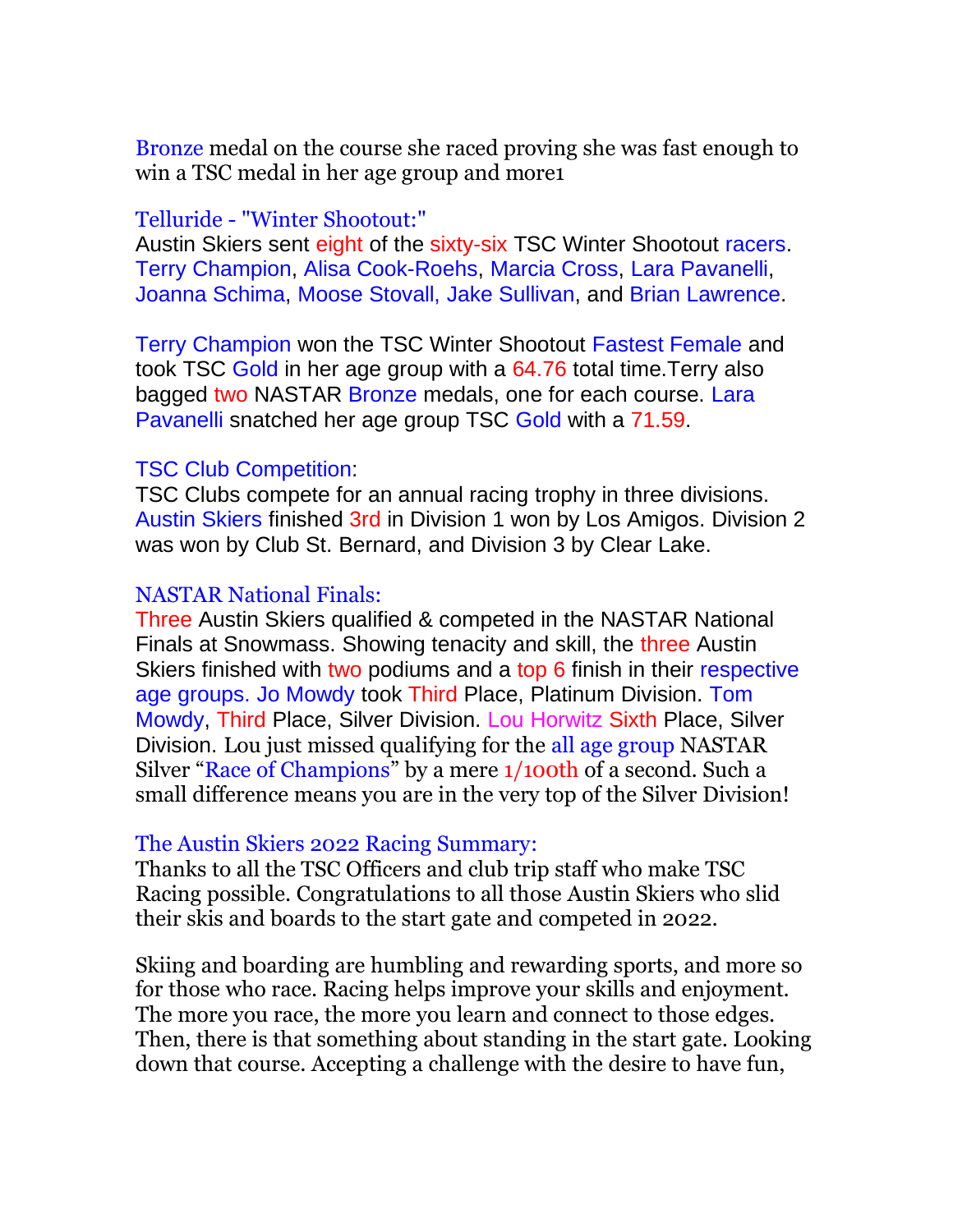learn, create a memory, and maybe earn some individual and club bragging rights.

I wish to thank Tom Mowdy (pic below) for penning this article. Please click on this [link](https://austinskiers.org/resources/Documents/Trips/TSC%20NASTAR/2022-23/Austin%20Skiers%20May%20Newsletter%20Racing%20article%20w%20photos.pdf) to download the PDF file of his entire report with pictures.



Remaining Trips for 2022 (subject to change)

Pass Location Date Lodging [Scotland/N. Ireland](https://austinskiers.org/page-1863675) May 18-29 Multiple Properties (Pre-Trip):Manchester May 14-19

Please take time to review our [Trip Policies.](https://austinskiers.org/page-1863656)

We encourage our members going on our trips to consider trip insurance for those unexpected emergencies before or during your trip. Here is a link for more information on [Trip Insurance.](https://austinskiers.org/page-1863660)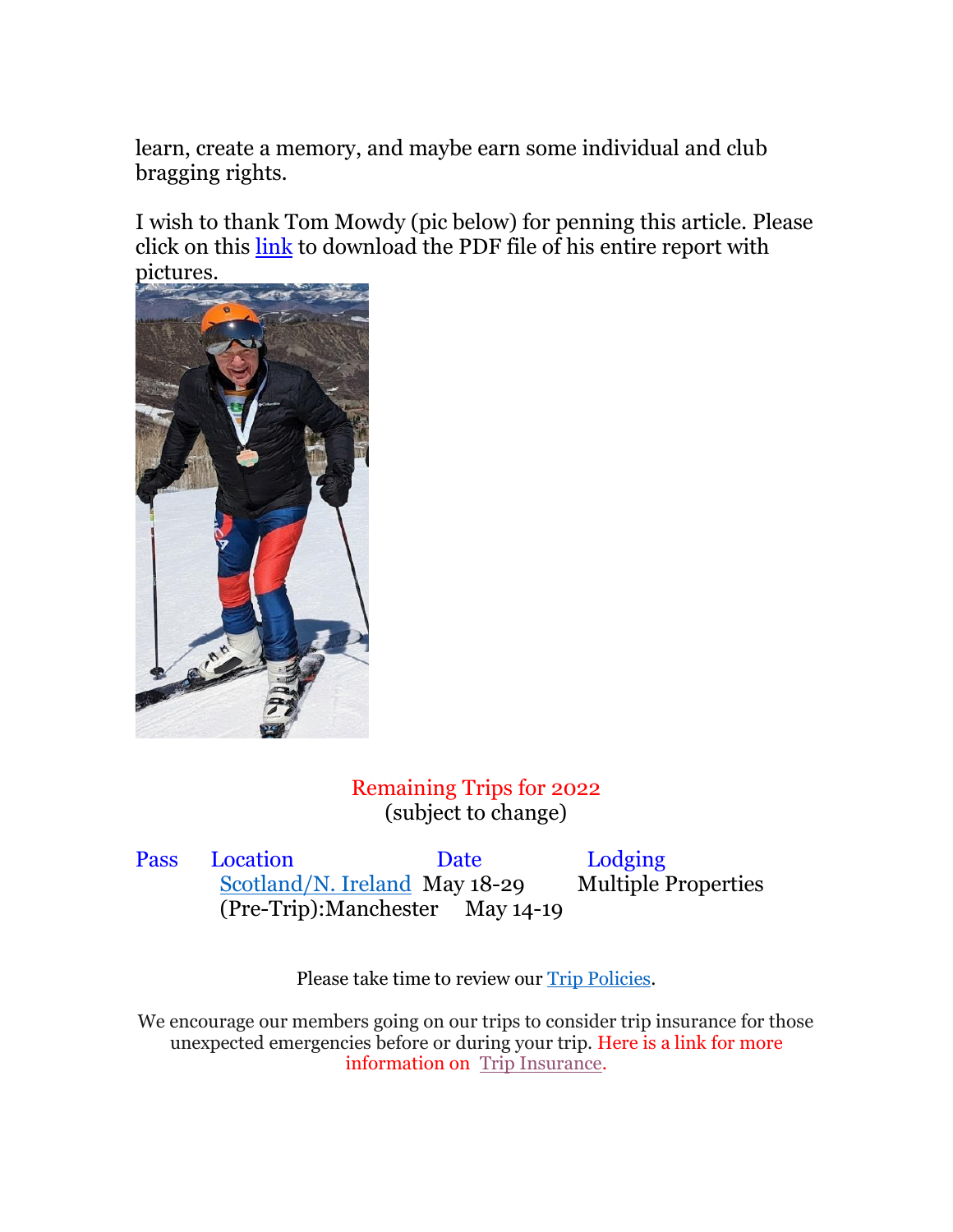# **VP of Trips Report**

*Club members who are interested to serve as a Trip Chair or Trip Chair Assistant please consider applying. It's not too early to let us know. Qualified applicants will receive a trip reimbursement of \$1,300 as a Trip Chair or \$300 as Assistant Trip Chair.*

We cannot run a trip without a Trip Chair & is a critical leadership position for our club. If you are interested in serving as a Trip Chair or Assistant read through the trip chair's [responsibilities](https://austinskiers.org/Trip-Chair-Duties) and submit your [application.](https://austinskiers.org/resources/Documents/Training%20Materials/AUSTIN%20SKIERS%20TRIP%20CHAIR%20APPLICATION_2023.docx) Email your completed application form and any questions you may have about the trip(s), to Cindy Berry at [Trips@AustinSkiers.org.](mailto:Trips@AustinSkiers.org)

Trip chair trainings will be announced at a later date, but probably sometime during July so they're ready for our trip presentation meeting in August.



Cindy Berry, VP Trips: [Trips@austinskiers.org](mailto:Trips@austinskiers.org)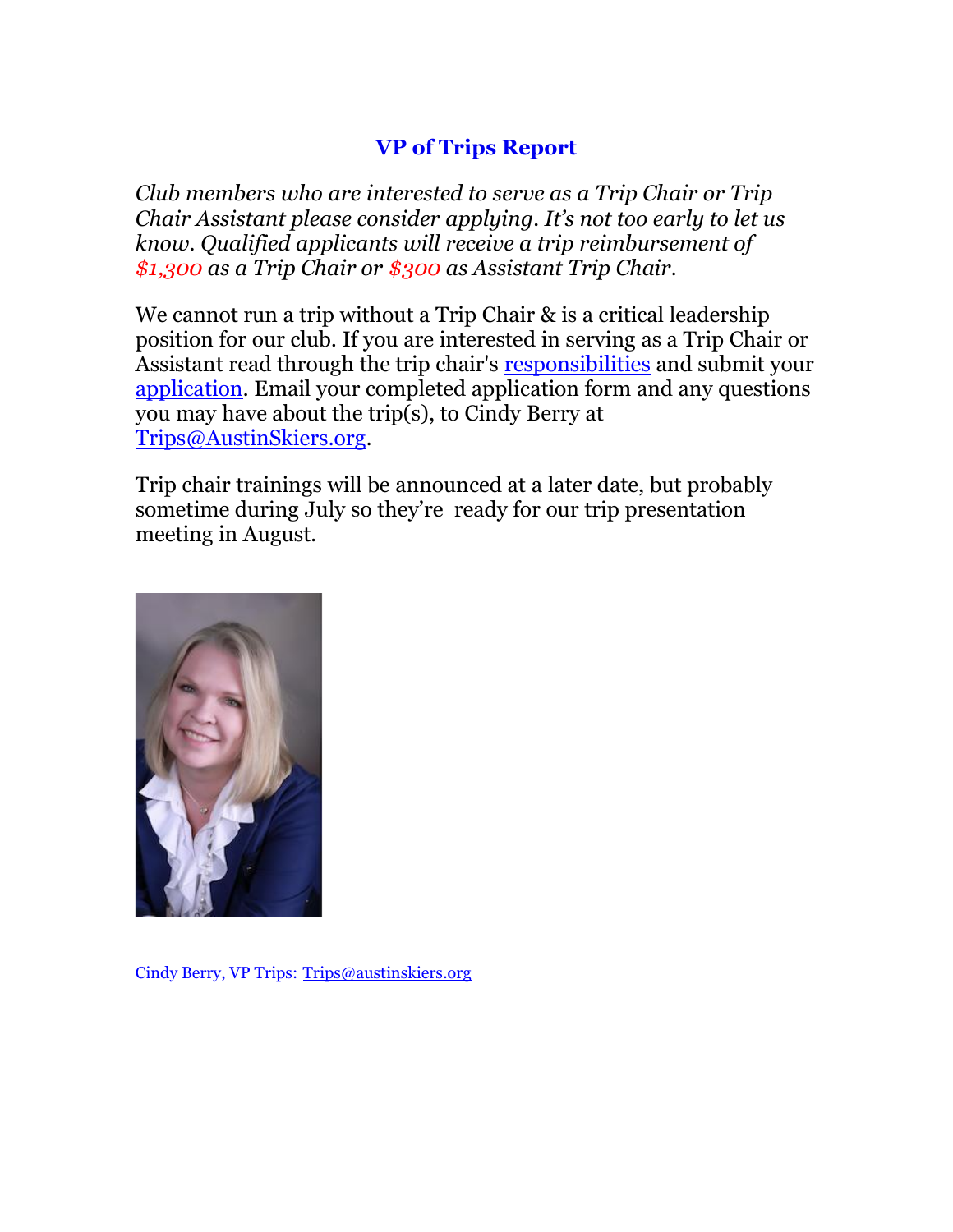# **Trip Planning Report**

The Trip Planning Committee has been hard at work researching trips for our 2023 ski and travel season, as well as reviewing TSC trip proposals for 2024 and determining the best lodging locations at each.

The committee also researched several non-ski destinations. We are returning to Sonoma for a Wine Tour, September 18-22, 2022. Be sure to talk to the Trip Chair for more details on the wine trip. The Trip Page will be open soon for registration. For the 1st time we will have Sports America a long-standing Tour Operator handle the registration and payments on behalf of the club. There will be a link posted on the Trip Page.

In addition, we are scheduling a trip to New Zealand with the Texas Ski Council in October of 2023. As you know this trip has been cancelled the past 2 years, but we feel the 3rd time is the charm. There will be an extension trip on the front end to Australia and post trip to Fiji. More information on this trip will be on the website in the coming months. Registration for New Zealand will be in August with the rest of our trips.

We are busily reviewing other proposals and contracts. We are working towards finalizing the remaining club trips soon and will share them with you at the May 12 [Annual Membership](https://austinskiers.org/event-4699623) meeting. Right now we are working on trips to Snowmass (TSC), Crested Butte, Taos, Whistler, Steamboat (TSC), Winter Park and Lake Louise (TSC). We are still researching Beaver Creek and Jackson Hole.

Just keep turning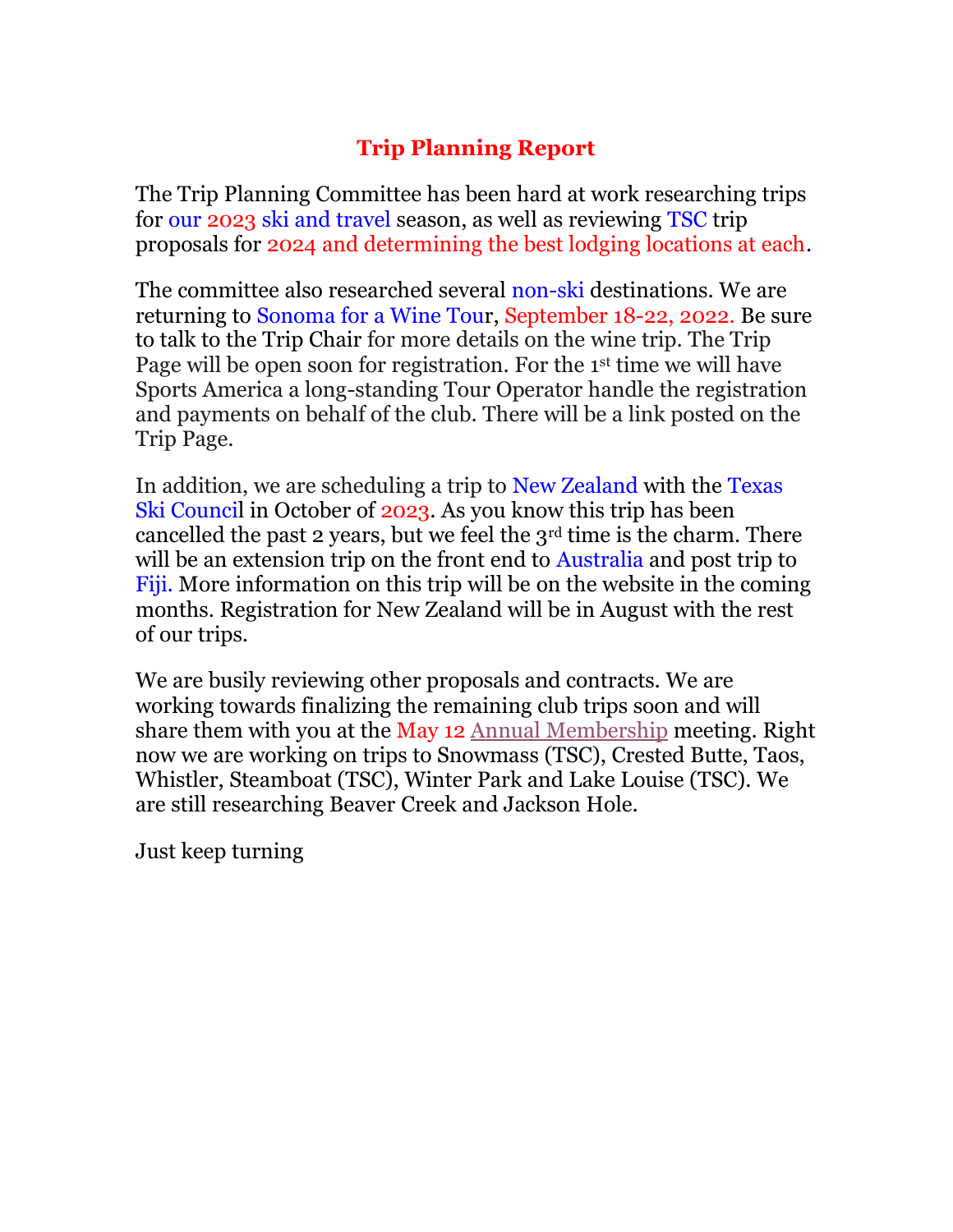

Tere Mayne VP Trip Planning: [TripPlanning@austinskiers.org](mailto:TripPlanning@austinskiers.org)

## **VP of Programs**

# **SAVE THE DATE!!**

The Annual Business Meeting of Austin Skiers will be held on May 12 from 6-8PM at the Balcones Country Club. We are excited at the prospect of seeing everyone in person. We will have a Cash bar & complimentary sandwich buffet. Click [here](https://austinskiers.org/event-4699623) to register for the event.



Lara Pavanelli, VP Programs: [Programs@austinskiers.org](mailto:Programs@austinskiers.org)

**Happy Hour/Special Activities**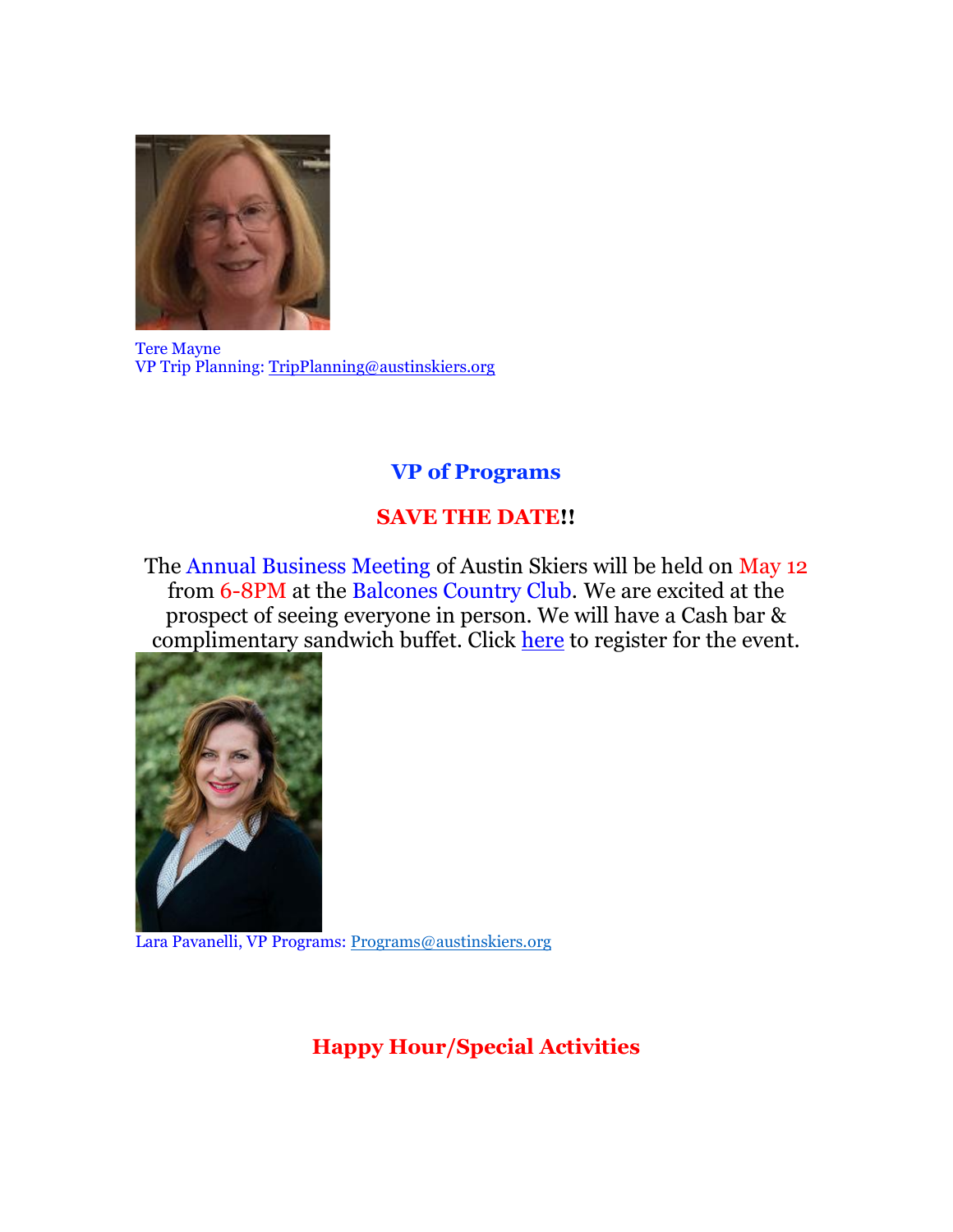#### **NORTH** Austin Happy Hour

[Plank Seafood Provisions](https://plankseafood.com/locations/texas/austin/the-domain)

#### **May 5, 2022**

## **4:30 - 6:30 pm**

11401 Century Oak, Suite 136 Austin, TX 78758 737-234-1122

#### **[MAP](https://www.google.com/maps/place/11401+Century+Oaks+Terrace+%2523136,+Austin,+TX+78758/@30.4007107,-97.7285069,17z/data=!3m1!4b1!4m5!3m4!1s0x8644cc71975f3461:0x4a8bdca94a3551c4!8m2!3d30.4007107!4d-97.7263182)**

Please wear your name badge

\_\_\_\_\_\_\_\_\_\_\_\_\_\_\_\_\_\_\_\_\_\_\_\_\_\_\_\_\_

## **SOUTH** Austin Happy Hour

#### **May 19, 2022**

#### **4:30PM - 6:30PM**

#### [It's Italian Cucina](https://itsitaliancucina.com/)

1500 S. Lamar Blvd., # 110 Austin, TX 78704

#### **[MAP](https://www.google.com/maps/place/424+S+Lamar+Blvd,+Austin,+TX+78704/@30.2613431,-97.7609423,17z/data=!3m1!4b1!4m5!3m4!1s0x8644b5199070f7d9:0x3b07487196b75769!8m2!3d30.2613431!4d-97.7587536)**

Please wear your name badge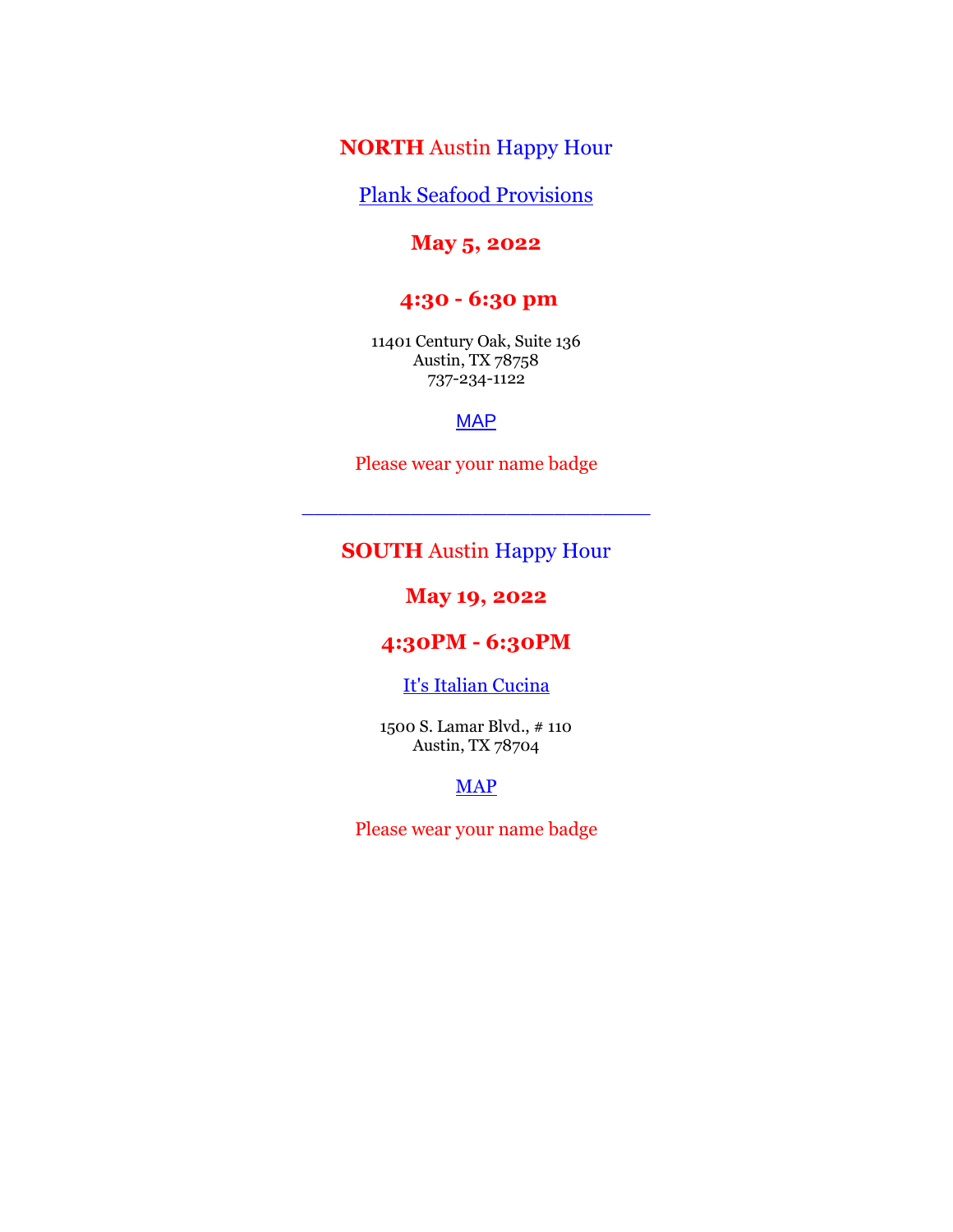

Bill Estes, VP Special Activities: [Activities@austinskiers.org](mailto:Activities@austinskiers.org)



Proudly partnering with the Texas Ski Council (TSC). Visit [Texas Ski Council](http://texas-ski.org/) for more information.



The Texas Ski Council is a member of the National Ski Council Federation. Which means Austin Skiers are members and have some great benefits. Please check them out and register at [National Ski Council Federation.](http://skifederation.org/)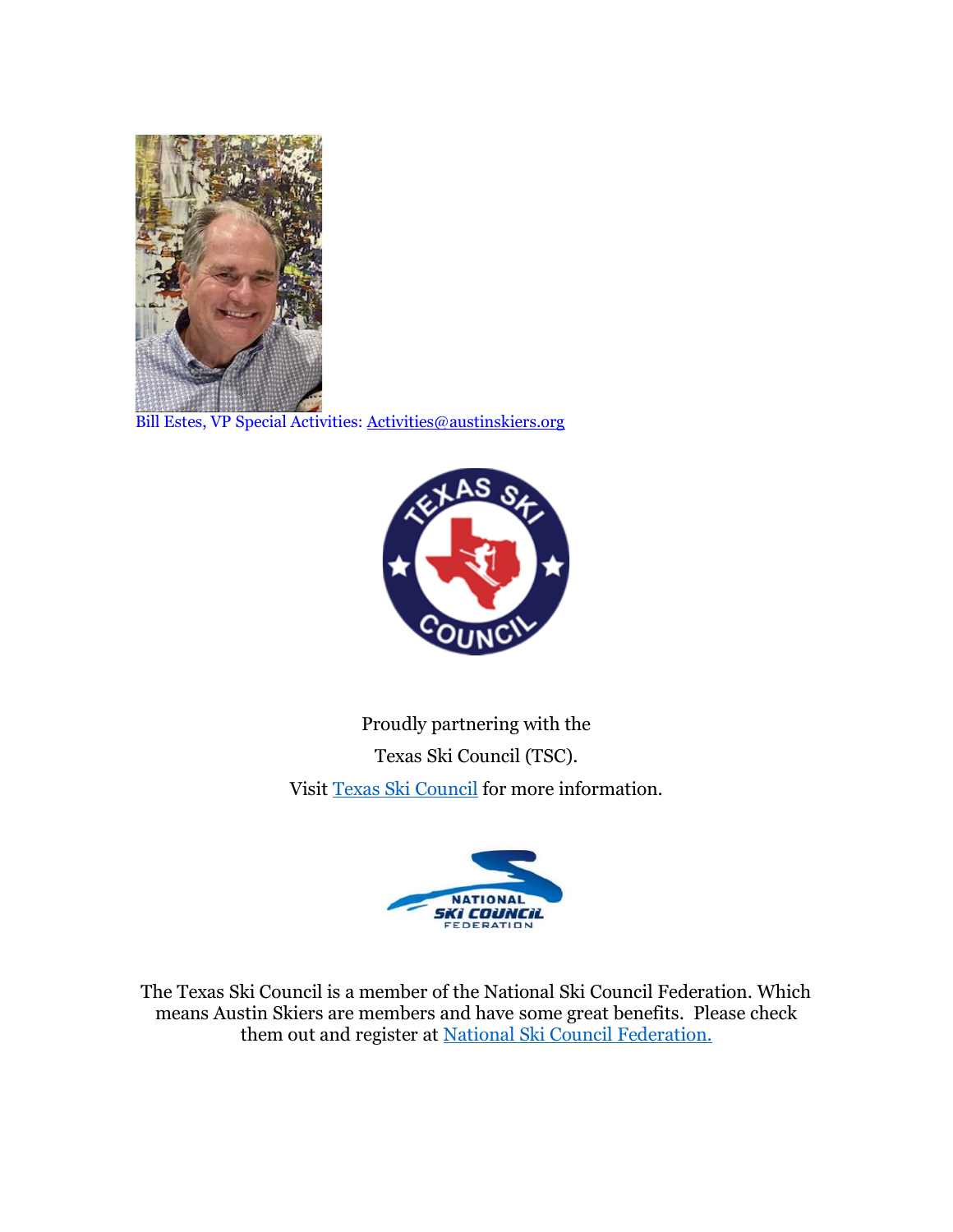

When thinking of shopping for ski gear this season, remember to shop [Sun & Ski Sports.](https://www.sunandski.com/austin) Please let their staff know Austin Skiers enjoy a *15% discount* **off regular-priced** items in the store.

In addition, you will receive **50%** off the cost (labor) of tune-ups, waxes & edging.

Check out their ski/snowboard bundles - goggles, ski poles, boot bags and snow apparel! Follow them on [Facebook,](https://www.facebook.com/sunandskisports) [Twitter,](https://twitter.com/SunAndSkiSports) [Instagram,](https://www.instagram.com/marinemax/) and other social media sites listed on their website.



Also, please remember our long-time partner [Marine Max/Sail & Ski.](https://www.marinemax.com/stores/austin)  Follow them on [Facebook,](https://www.facebook.com/sunandskisports) [Twitter,](https://twitter.com/sunandski) [Instagram](https://www.instagram.com/sailandskitx/) and YouTube along with other social media listed on their website. **Please note the discount policy applies for 1 month following our membership meeting. This was a corporate decision to tie discounts to "events."**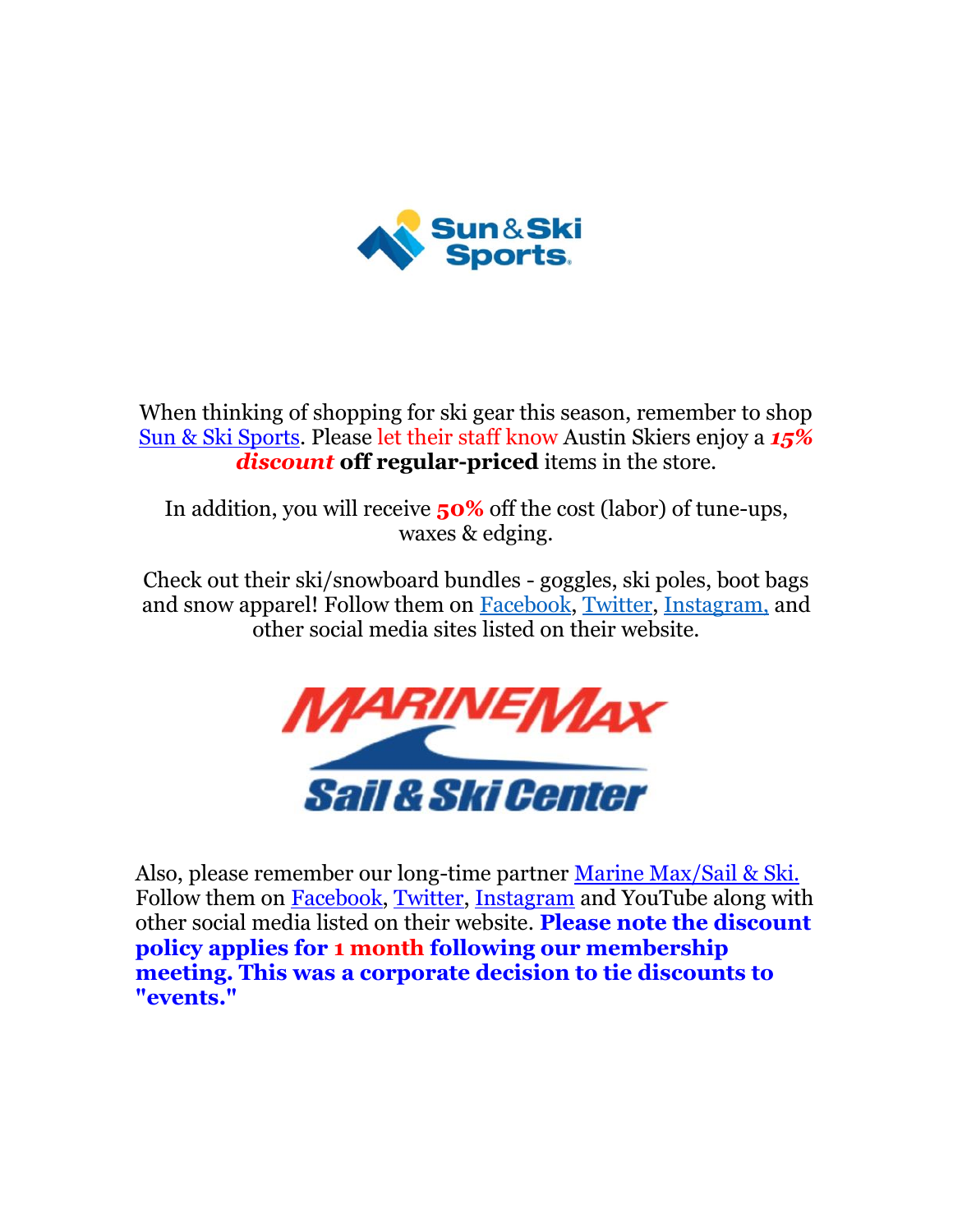

Chris Vrba, Director[: Director@austinskiers.org](mailto:Director@austinskiers.org)

### **Message from the Membership/Communications Chair**

**Gary's tidbits...**

Membership: Membership as of April 30, 2022, stands at 443 "active" members.

For those of you who are not currently members of Austin Skiers, membership runs from June 1 - May 31. Keep in mind we often times have summer/fall trip sign-ups prior to June 1 - so if you join anytime March 1 & after you will have an opportunity to register & travel with us. Anyone joining or renewing before June 1 will have their membership run for up to 15 months. Membership is not prorated.

## Favorite Ski Destinations:

For readers' of [Ski Magazine](https://www.skimag.com/) you already know they do an annual survey of your favorite ski destination. They want you to rank up to five ski resorts you've visited over the last couple of seasons in 15 different categories, from Snow Quality to Après-Ski and everything in between. So - here's the [link](https://survey.alchemer.com/s3/6815708/SKI-Reader-Resort-Survey-2023?utm_campaign=ski-survey&utm_medium=email&_hsmi=210501614&_hsenc=p2ANqtz-9xCsGufeyrEtU21Py_NC4m4JqF0boYN2TOBB_1AX4ndluWVqwq3UTx6OfXJcUVd1Y-fcvWoEfypkqbUBvtEENH1mtlCg&utm_content=210157822&utm_source=hs_email) if you want to spend a few minutes to let them know.

## Ski Passes:

Ski Magazine has put together an [article](https://www.skimag.com/ski-resort-life/how-to-choose-multipass-based-on-skill-level/?utm_campaign=SKI%20-%20NL%20&utm_medium=email&_hsmi=210140520&_hsenc=p2ANqtz-9s8NRrBDvnqfUaHS36eNpQWfJHKfXssw7e2kPD7aDq2R6kuf82Ah-Bx-1HqfM-ZHizqzdgncPNUxcHxmFaSY15iUbyTA&utm_content=210140520&utm_source=hs_email) on "How to Choose a Season Pass" based on: your skill; where you ski; which multi-pass (EPIC or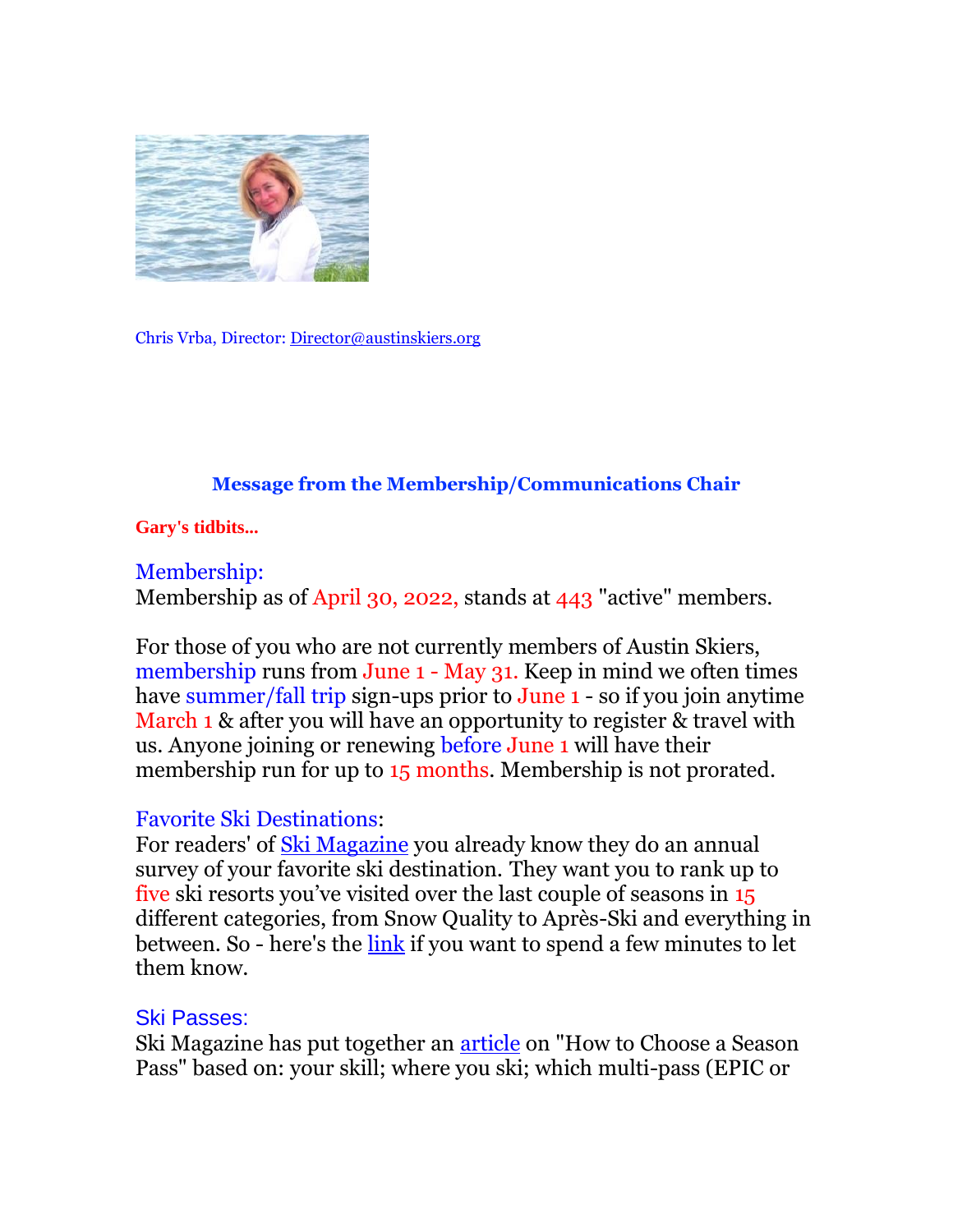IKON) offer the most perks; what's best for your family: and best for frequent fliers & storm chasers. They've also put together 12 of the most common FAQ's on both passes.

## Trip Photos:

You have the ability to directly upload trip photos to our [Facebook](https://www.facebook.com/AustinSkiers/?ref=bookmarks) or [Instagram.](https://www.instagram.com/austinskiers_01/) There is also a section on the website where you can find pics of trips, although not all trips have pics. If you haven't already sent some of your photos you'd like to have posted under one of your trips from this past season - it's not too late. You can send them to me at [communications@austinskiers.org](mailto:communications@austinskiers.org)

We look forward to continue providing Ski/Non-ski trips as we look to the future in addition to special activities, happy hours and other social opportunities for you and your family to enjoy!

**[Click here to renew your membership](https://austinskiers.org/page-1199877) Follow us on: [Instagram](https://www.instagram.com/austinskiers_01/) "Follow" us on [Facebook](https://www.facebook.com/AustinSkiers/)**



Gary Armstrong, VP Communications: [Communications@austinskiers.or](mailto:Communications@austinskiers.org)g